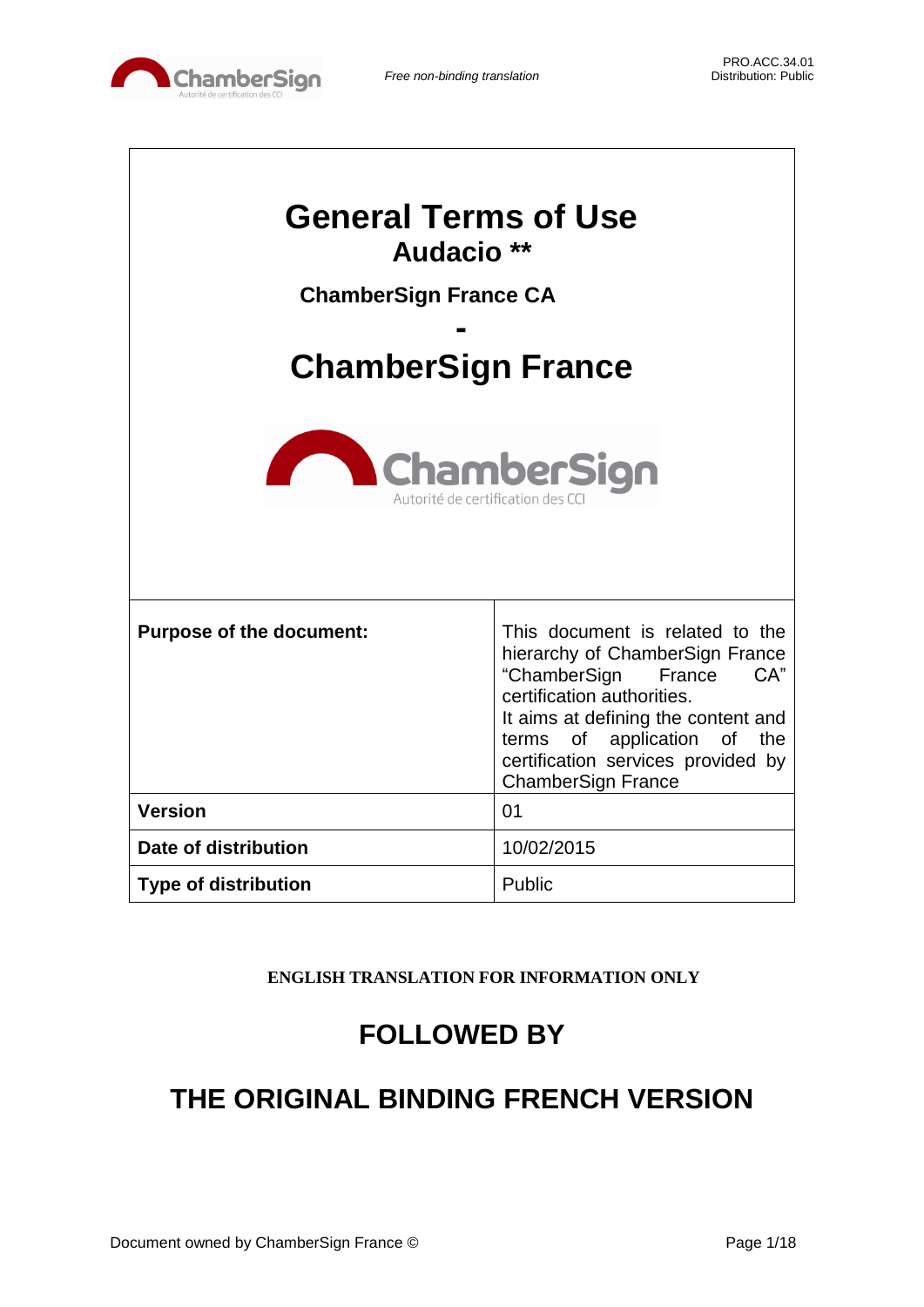

## **CONTENTS**

## **ENGLISH TRANSLATION FOR INFORMATION ONLY**

| 1.    | <b>INTRODUCTION</b>                                       | 3                  |
|-------|-----------------------------------------------------------|--------------------|
| 2.    | <b>DEFINITIONS</b>                                        | 3                  |
| 3.    | <b>PURPOSE</b>                                            | 5                  |
| 4.    | <b>CONTACT</b>                                            | $\overline{5}$     |
| 5.    | <b>TERM - APPLICATION</b>                                 | $\frac{5}{5}$      |
| 6.    | REQUESTS FOR CERTICATES AND RENEWALS                      |                    |
| 6.1   | REGISTRATION OF CERTIFICATE APPLICATION FILES             | $\overline{5}$     |
| 6.2   | <b>VERIFICATION OF THE REQUEST</b>                        | 6                  |
| 6.3   | <b>REJECTION OF THE REQUEST</b>                           | 6                  |
| 6.4   | <b>ISSUANCE OF THE CERTIFICATE</b>                        | 6                  |
| 6.5   | <b>ACCEPTANCE OF THE CERTIFICATE</b>                      | 6                  |
| 6.6   | <b>ASSISTANCE</b>                                         | 7                  |
| 6.7   | <b>RENEWAL</b>                                            | 7                  |
| 6.8   | AMENDMENT OF THE CERTIFICATE                              | $\overline{7}$     |
| 6.9   | <b>CERTIFICATE UNBLOCKING</b>                             | 7                  |
| 7.    | CONDITIONS FOR USING CERTIFICATES AND RESTRICTIONS        | 8                  |
| 8.    | <b>CERTIFICATE VERIFICATION PROCEDURE</b>                 | 8                  |
| 9.    | <b>REVOCATION OF THE CERTIFICATE</b>                      | $\overline{\bf 8}$ |
| 10.   | <b>CHAMBERSIGN'S OBLIGATIONS</b>                          | 9                  |
| 11.   | <b>CLIENT'S OBLIGATIONS</b>                               | 10                 |
| 12.   | <b>HOLDER'S OBLIGATIONS</b>                               | 11                 |
| 13.   | <b>OBLIGATIONS OF CERTIFICATE USERS</b>                   | 12                 |
| 14.   | PRICE AND PAYMENT                                         | 12                 |
| 14.1. | <b>PRICE</b>                                              | 12                 |
| 14.2. | <b>INVOICING</b>                                          | 13                 |
| 15.   | <b>LIABILITY</b>                                          | 14                 |
| 16.   | <b>INSURANCE</b>                                          | 15                 |
| 17.   | <b>CONFIDENTIALITY</b>                                    | 15                 |
| 18.   | <b>INTELLECTUAL PROPERTY</b>                              | 15                 |
| 19.   | PERSONAL DATA                                             | 16                 |
| 20.   | <b>TERMINATION OF THE SUBSCRIPTION</b>                    | 16                 |
| 21.   | <b>CONSERVATION</b>                                       | 17                 |
| 22.   | <b>NULLITY</b>                                            | 17                 |
| 23.   | <b>ENTIRE AGREEMENT</b>                                   | 17                 |
| 24.   | <b>DISPUTE SETTLEMENT - JURISDICTION - APPLICABLE LAW</b> | 17                 |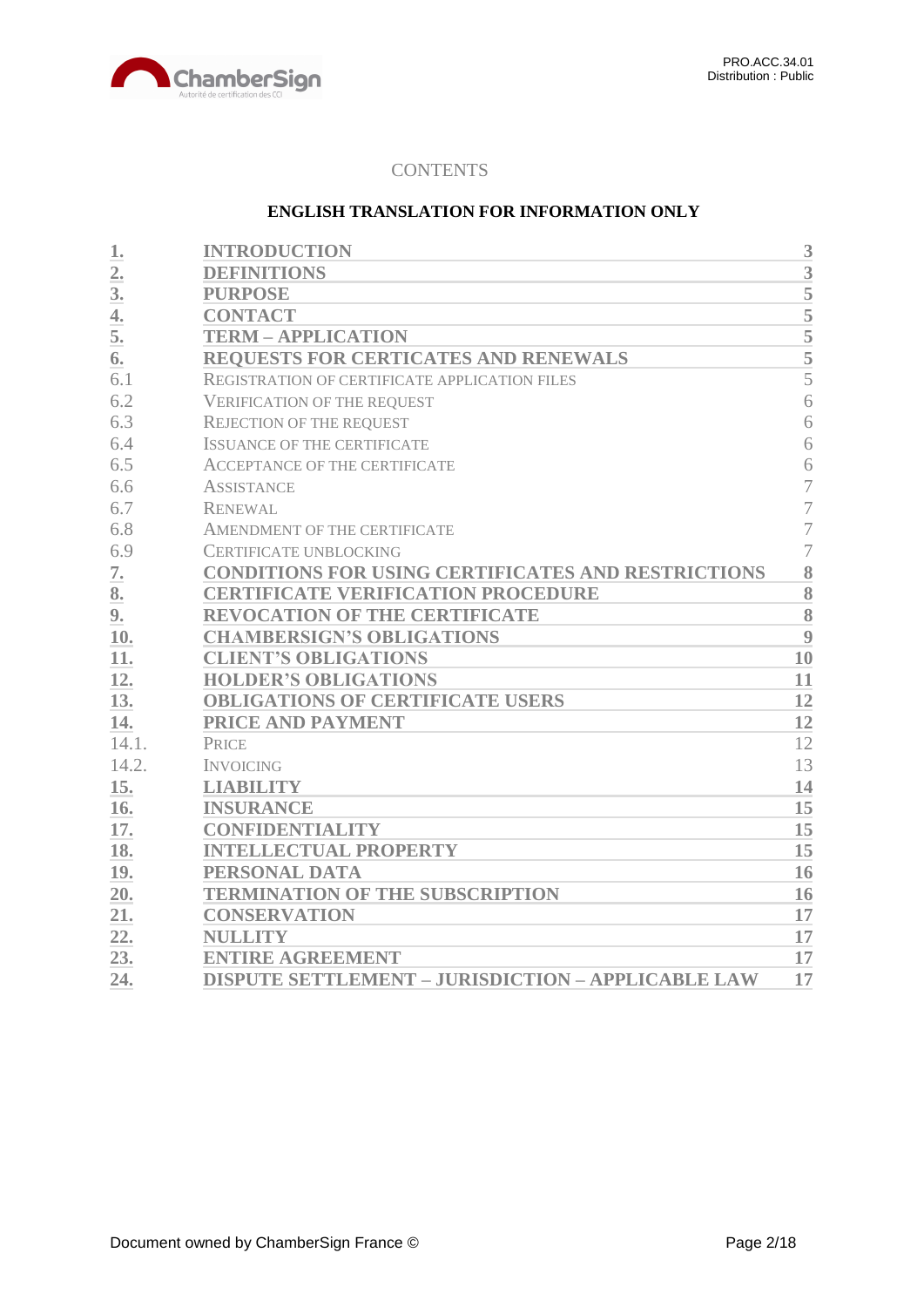

# <span id="page-2-0"></span>**1. INTRODUCTION**

1. ChamberSign France provides its Client and its legal representative, the Holder and the Certificate User with certification services.

2. Any use of the services offered implies the consultation and unreserved acceptance of these General Terms.

3. The Client, its Legal Representative, the Holder and the Certificate User acknowledge that they have read, understood and approved these General Terms and the CP of the Audacio \*\* Certificate of ChamberSign France CA 1.2.250.1.96.1.7.2.3.1, accept their content in full and acknowledge that they are bound by all of their provisions.

4. The Client, its Legal Representative, the Holder and the Certificate User acknowledge that they have the necessary skills and means for using the Certificates.

5. The Client, its Legal Representative, the Holder and the Certificate User acknowledge that they are aware of the type, purpose and terms of using the Certificates and have claimed and obtained the information required for using the Certificates in full knowledge of the facts.

## <span id="page-2-1"></span>**2. DEFINITIONS**

6. The terms defined below shall have the following meanings between the parties:

- "User Application": means the application services using Certificates issued by ChamberSign France for purposes of authentication and signature of the Holder;

- "Authentication" means the process which purpose is to verify the identity claimed by a person or a machine (hereinafter an "Entity")

- "Certification Authority" or "CA": means "ChamberSign France" the legal entity which, within an electronic certification service provider (CSP), is in charge, in the name and under the latter's liability, of applying a Certification policy and has the capacity to issue electronic Certificates in relation to this Certification policy. "ChamberSign France" is a Certification Authority qualified in article 7 of decree no. 2001-272 of  $30<sup>th</sup>$  March 2001 taken as application of article 1316-4 of the French Civil Code and regarding electronic signatures;

- "Delegated Certification Authority" or "AED": means one of the components of the IGC, approved by the CA, intervening to register Certificate requests, during the realisation of the one on one interview with the Holder and the delivery of the key physical medium;

**-** "Key Pair": means the couple of keys made up of one Public Key and one Private Key, generated in relation to a PKI-type of infrastructure (technical solutions based on Public-key cryptography);

**-** "Registration Office" or "RO": means one of the components of the IGC, approved by CA, intervening to check the identification information of the future Holder of a Certificate, and where necessary other specific attributes, before transferring the corresponding request to the appropriate KMI department;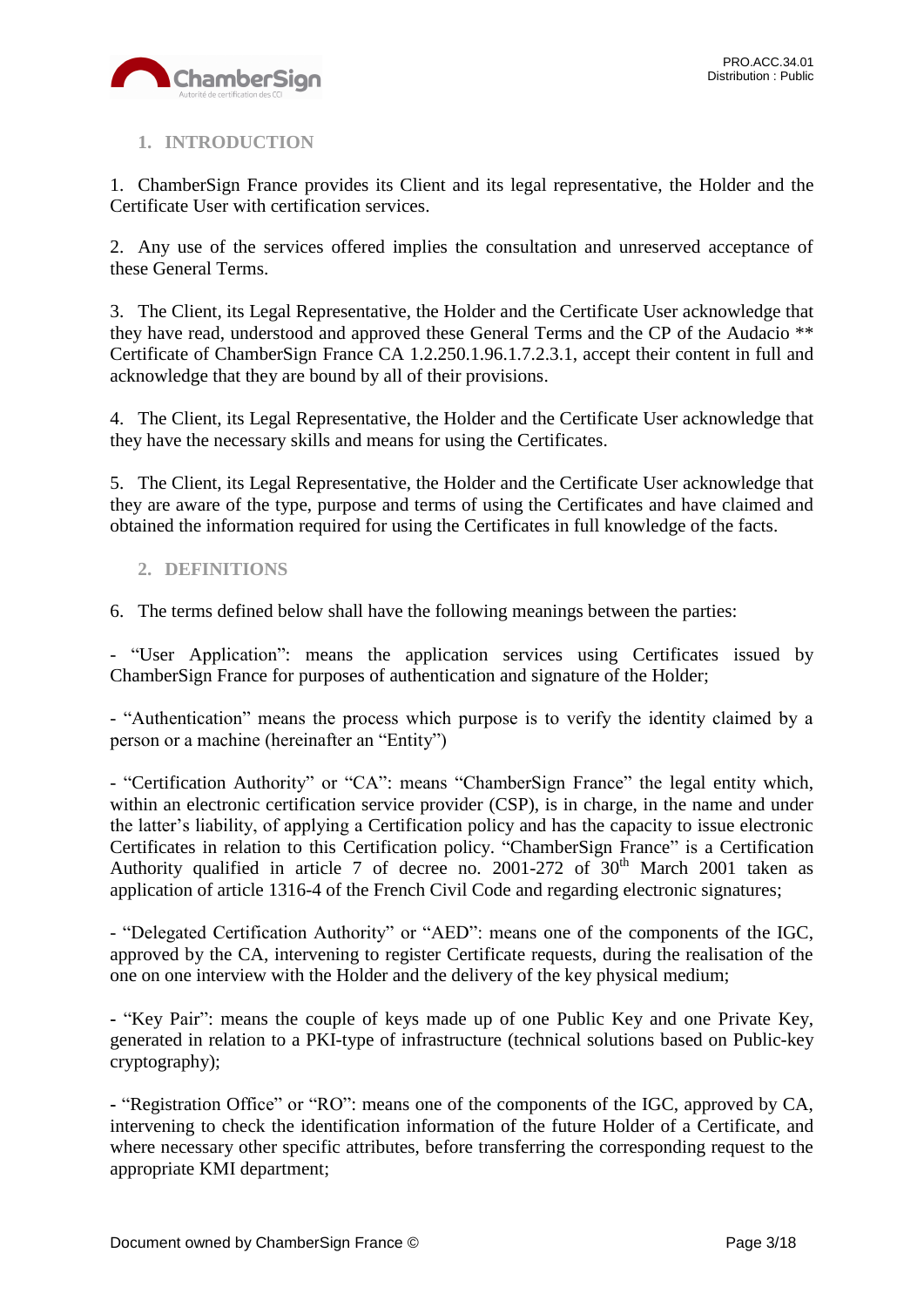

- "Certificate": means the electronic file certifying that a key pair belongs to the Holder or to the material element or software identified in the Certificate. The Certificate is signed by the Certification Authority;

- "Private Key": means a mathematical algorithm the Holder has to retain secretly;

- "Public Key": means a mathematical key disclosed and used to check a data received signature;

- "Client" means the Entity contracting with ChamberSign France to obtain a Certificate Audacio \*\*. Any obligation binding the Client shall also bind its Legal Representative, the Certification Representative and the Holder;

- "Compromise": means the disclosure or suspected disclosure or loss of confidential information as a result of infringing a security measure and leading to a possible loss in confidentiality and/or integrity of the data in question;

- "General Terms of Use" or "GTU": means the General Terms of Use herein.

**-** "Confidential Data": means together the Certificate Private Key, the withdrawal code and the activation code of the Private Key, which are the holder's strictly personal data which should absolutely be kept secret;

- "Entity": means the administrative authority or company defined broadly, i.e. also privatelaw legal entities such as associations;

- "Key Management Infrastructure" or "KMI": means the series of components, functions and processes devoted to managing cryptographic keys and their certificates used by trustworthy services; hereafter referred to as "KMI";

- "LAR": means the list of Certification Authority revoked Certificates;

- "CRL": means the certificate revocation list;

- "Certification Representative": means the person designated by the Client's Legal Representative to gather the documents necessary for the Certification requests, to realise the one on one interview with the Holders et to execute Certificate Revocation requests.

- "OID": means the object identifier identifying the Certification Authority's Certification Policy;

**-** "Certification Policy" or "CP": means the series of rules and exigencies, identified by a name (OID), defining the standards with which ChamberSign France complies in relation to these terms and indicating the applicability of a Certificate to a particular community and/or to a class of applications with shared security standards;

- "Holder" : means the physical person identified in the Certificate as holder of the Private Key corresponding to the Public Key within this Certificate;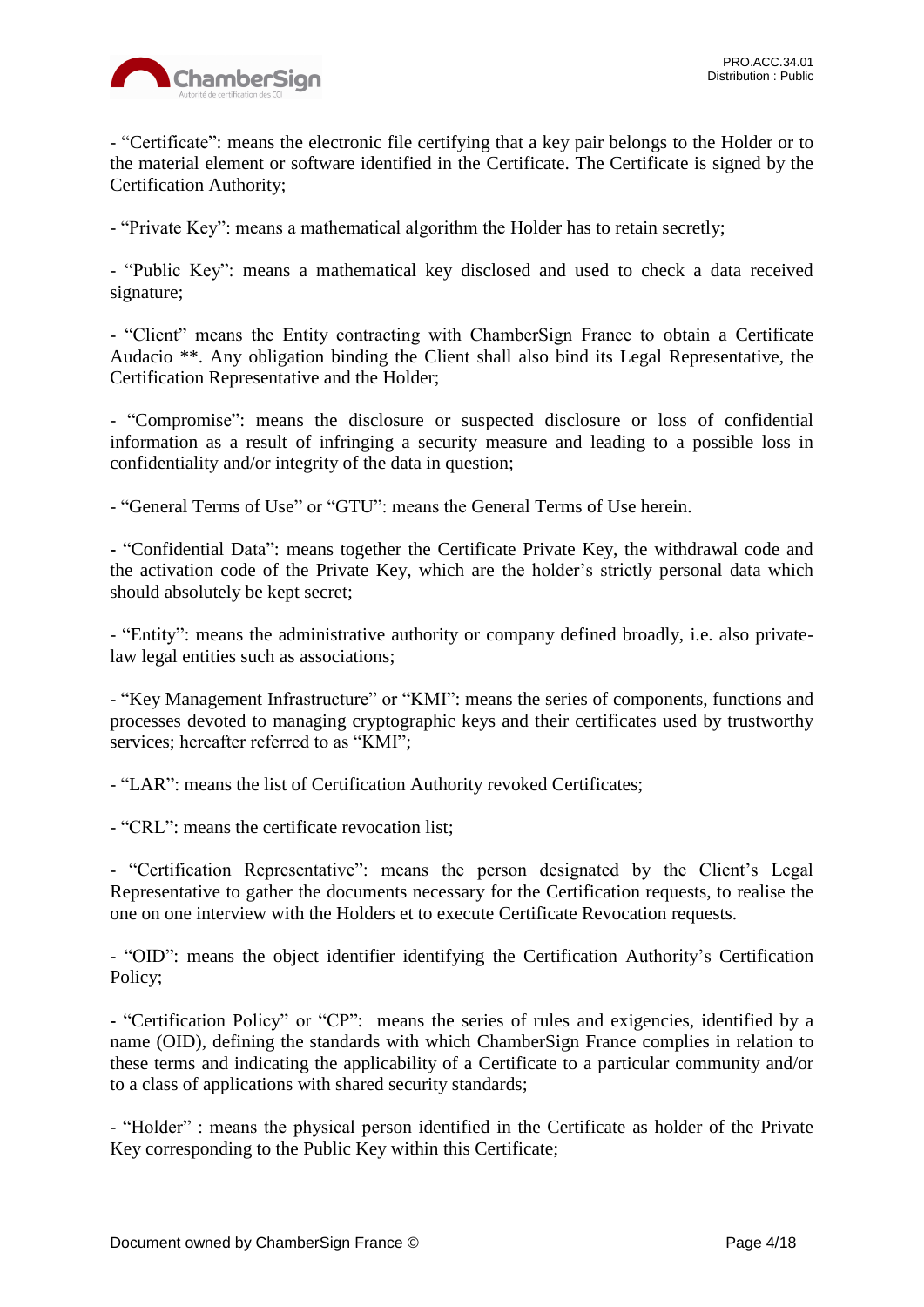

- "Legal Representative": means the Client's legal representative

**-** "Revocation": means the action which aims at ceasing the validity of the certificate which has been revoked is recorded on the CRL;

**-** "Electronic Signature": means the use of a reliable identification process guaranteeing its relation with the deed to which it is attached, in accordance with applicable legislation;

- "Certificate User": means the entity or private individual receiving a Certificate and who relies on it for checking an authentication or an electronic signature value from the Holder;

<span id="page-4-0"></span>**3. PURPOSE**

7. These GTU aim at defining the terms under which the Client can use the Certificates provided by ChamberSign France as Certification Authority in accordance with it Certification Policy.

<span id="page-4-1"></span>**4. CONTACT**

8. Any request can be addressed to ChamberSign France – 46, avenue de la Grande Armée – 75858 PARIS Cedex 17.

<span id="page-4-2"></span>**5. TERM – APPLICATION**

9. These GTU are binding on the Client, as from their signature or, in the absence of signature, as from the first use of the Certificate, which imply full and complete acceptance of the GTU. The Client vouches for these GTU being respected by the Certificate User.

10. The GTU are concluded and shall remain binding throughout the whole lifetime of the Certificate, a three years long period renewable once, without prejudice to any updates and changes to them that ChamberSign France commits to transmit to the Client.

11. Any use of the Certificate after the amendments or updates of the GTU implies full and complete acceptance of the new GTU by the Client.

<span id="page-4-3"></span>**6. REQUESTS FOR CERTICATES AND RENEWALS**

<span id="page-4-4"></span>**6.1 REGISTRATION OF CERTIFICATE APPLICATION FILES**

12. The Holder, the Legal Representative of the Client as well as the Certification Representative may make a Certificate request by completing the Certificate request form on the ChamberSign France website: [www.chambersign.fr.](http://www.chambersign.fr/)

13. The supporting documents to be enclosed when making an initial Certificate request are specified in the subscription form.

14. The Client must send the required supporting documents by post, or present them directly to the RO.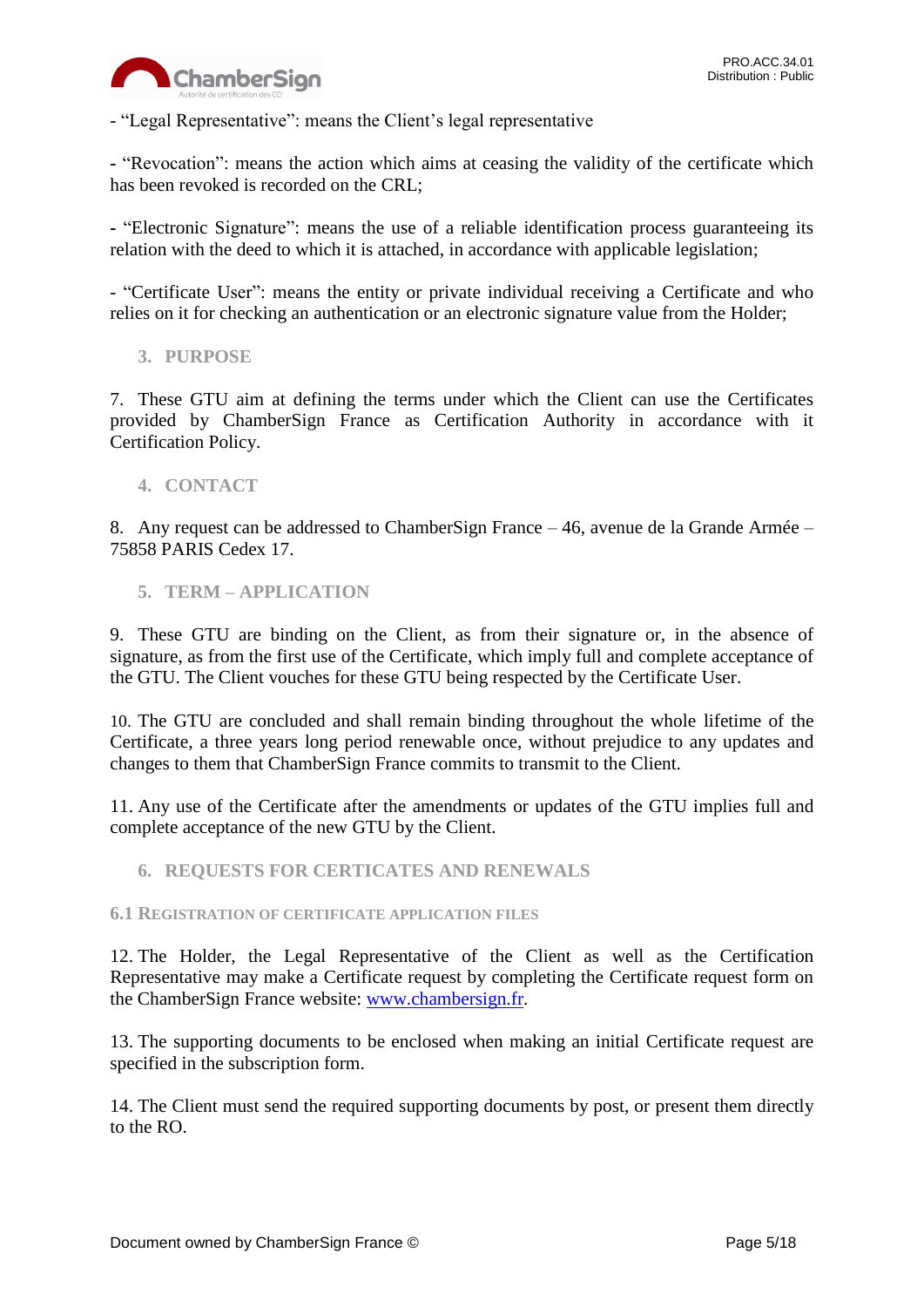

<span id="page-5-0"></span>**6.2 VERIFICATION OF THE REQUEST**

# 15. The RO performs the following operations:

- checks and confirms the identity of the future Holder;
- checks the coherency of the supporting documents presented;
- ensures that the future Holder is aware of the terms applicable for using the Certificate and of the GTU.

#### <span id="page-5-1"></span>**6.3 REJECTION OF THE REQUEST**

16. In the case of missing documents and after a reminder regarding the supply of these documents, the RO reserves the right to reject the certificate request.

17. It informs the Holder, the Certification Representative or the Legal Representative of the Client.

#### <span id="page-5-2"></span>**6.4 ISSUANCE OF THE CERTIFICATE**

18. After Authentication of the origin and verification of the integrity of the request sent by the RO, ChamberSign France generates the Certificate, the Holder's Key Pair, his/her authentication and signature mechanism, the activation codes and every element needed to a proper functioning of the Certificate.

19. Each certificate request is subject to a one-on-one meeting of the Holder with an RO, an agent of AED, a ChamberSign France representative or the Certification Representative.

20. The availability of the Certificates issued by ChamberSign France after the registration process gives rise to the issue of an availability notice via email sent to the Holder who should follow the instructions set out in the said message in order to withdraw them.

21. The Audacio \*\* Certificates are generated on Gemalto MultiApp ID IAS ECC physical mediums.

22. , The physical media and ChamberSign France Certificates are collected from the RO, the AED, the Certification Representative or a ChamberSign France representative, within two months from receipt of the message informing the Holder of the availability of the Certificates

23. ChamberSign France reserves the right to abandon the Certificate issuance process if the Holder has not come forward to collect his/her Certificate 2 months after the said message.

#### <span id="page-5-3"></span>**6.5 ACCEPTANCE OF THE CERTIFICATE**

24. Following its withdrawal, the Holder must test his/her Certificate by using the service provided for this purpose on the ChamberSign France website.

25. The Holder is required to inform ChamberSign France of any inaccuracy or fault in the Certificate within seven business days following the collection of the Certificate, in order for the latter to be revoked and a new one provided.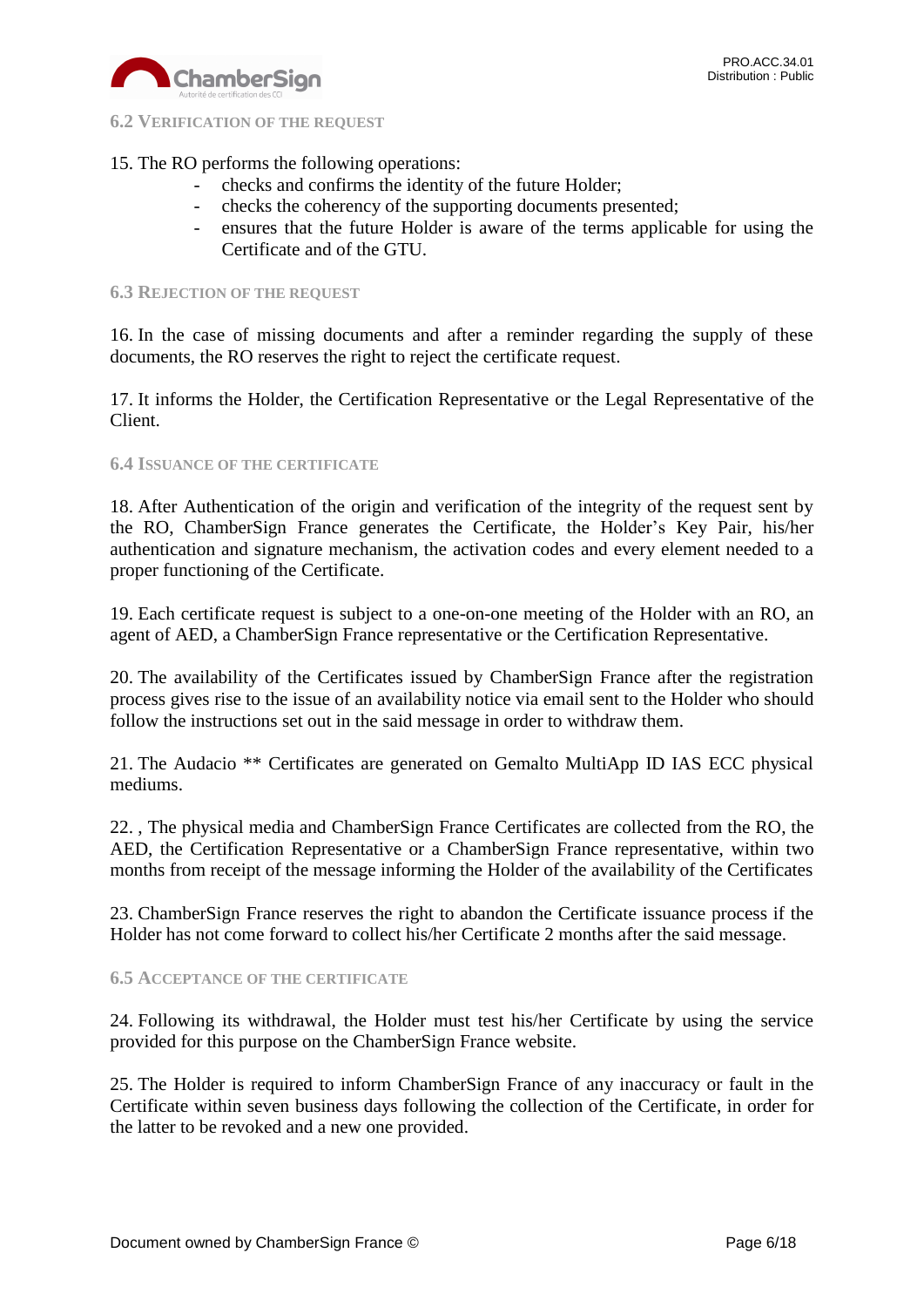

26. After the expiration of the aforementioned period, the holder deemed to have tested and accepted his/her certificate from its first use.

### <span id="page-6-0"></span>**6.6 ASSISTANCE**

27. In order to assist the Holder, technical instructions on using the Certificate are delivered to him/her during the one-on-one meeting and a telephone assistance or hot line is available on 08 92 23 02 52 (0.34 Euros incl. taxes per minute in Metropolitan France only) from 9a.m. to noon and from 2p.m. to 5p.m., on business days.

28. A tutorial and a FAQ section are available on the ChamberSign France website at the following address: [http://www.chambersign.fr.](http://www.chambersign.fr/)

#### <span id="page-6-1"></span>**6.7 RENEWAL**

29. The renewal of an expired Certificate necessitates that all supporting documents that are no longer valid or that have been modified shall be provided again in accordance with the subscription form. All Holders are warned by email of the upcoming expiry of their Certificate. If he wishes to renew it, the Holder sends a renewal requests on the ChamberSign France website before the expiration date.

30. The renewal of a Certificate implies the renewal of the corresponding Key Pair and the modification of the validity dates but not of the other information, which shall remain identical to the previous Certificate.

31. In case of disqualification of the physical medium of the Certificate during its initial validity period, notably due to a change of CP or of regulations, the renewal of the Certificate shall not be possible. In this case, a new Certificate request will have to be made.

#### <span id="page-6-2"></span>**6.8 AMENDMENT OF THE CERTIFICATE**

**32.** The amendment of a Certificate corresponds to changes in information without changing the Public Key. **ChamberSign France does not make any amendment to a Certificate.** 

33. In the case of a change in the information contained in the Certificate, the Certificate will be revoked and a new Certificate request must be made, in accordance with the terms and conditions set out in the GTU.

#### <span id="page-6-3"></span>**6.9 CERTIFICATE UNBLOCKING**

34. If the Certificate is blocked, notably consequently to a PIN code error, any unblocking shall be performed by ChamberSign France.

35. Any unblocking request shall be preceded by the necessary Java software installation on the Holder's computer.

36. Any unblocking attempt directly performed by the Holder or the Client, through the device driver, may cause a malfunction of the physical medium at the expense of the client.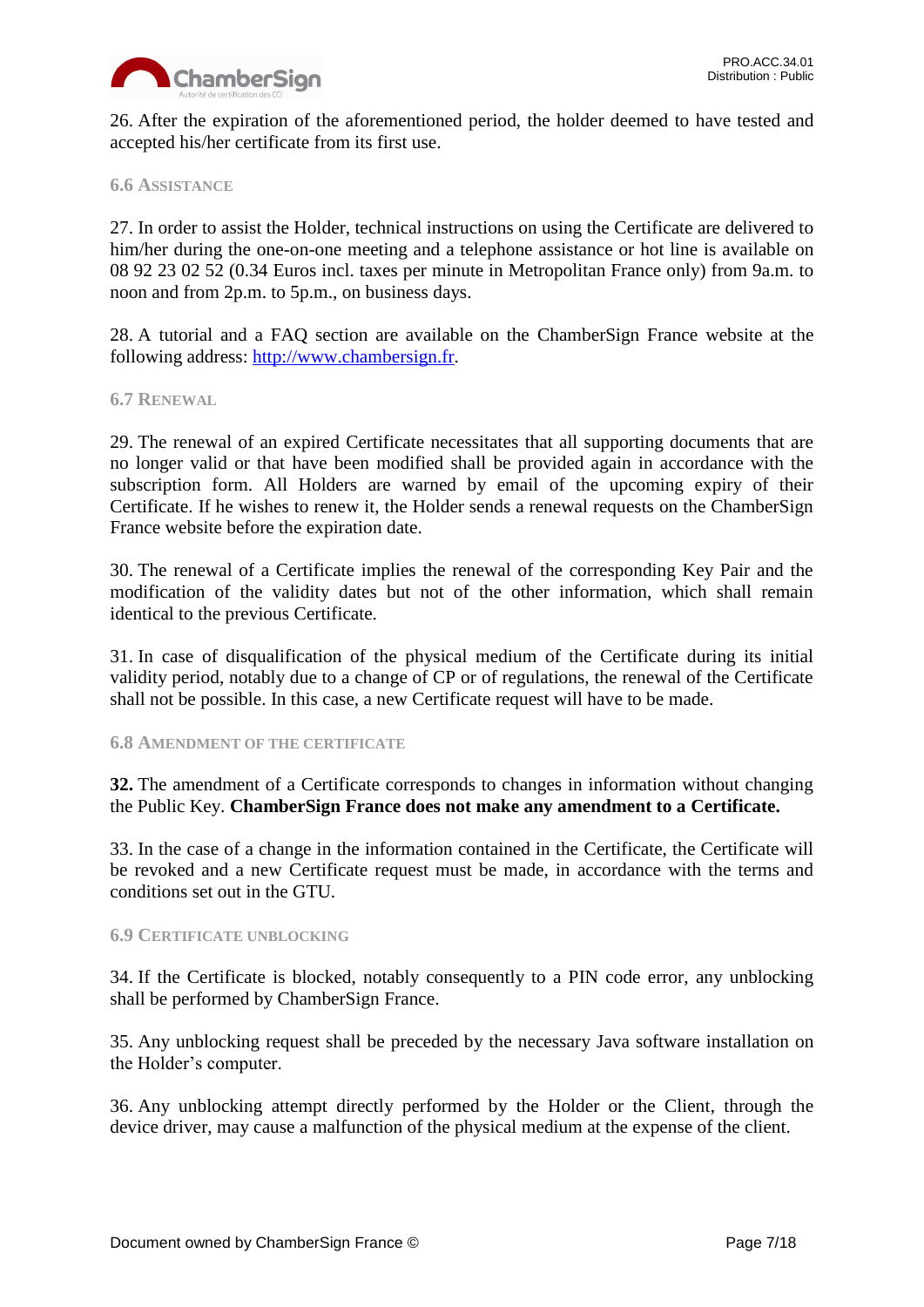

## <span id="page-7-0"></span>**7. CONDITIONS FOR USING CERTIFICATES AND RESTRICTIONS**

37. The use of the Holder's Private Key and of the Certificate must remain strictly limited to Authentication and electronic signature services.

38. The Certificates must not be used for personal purposes.

## <span id="page-7-1"></span>**8. CERTIFICATE VERIFICATION PROCEDURE**

39. ChamberSign France undertakes to provide, 24h/24 a consultancy service on its [www.chambersign.fr](http://www.chambersign.fr/) website enabling to check the validity of the Certificates it has issued.

40. The information made available by ChamberSign to the Certificate User will enable the latter to check and validate the status of a Certificate and of all of the corresponding Certification chain.

## <span id="page-7-2"></span>**9. REVOCATION OF THE CERTIFICATE**

41. A certificate may be revoked by ChamberSign for the following reasons:

- amendment in information contained in the Certificate;
- inaccurate information provided in the registration file;
- lack of payment of the price of the Certificate by the Client;
- possible or proved compromise of the Holder's Private Key;
- malfunction of the physical medium or its associated device driver;
- lack of respect by the Holder of the rules for using the Certificate;
- lack of respect by the Holder and/or the Client of ChamberSign France's CP obligations;
- performance of fraudulent operations;
- termination of the subscription;
- request for revocation of the Certificate by the Client;
- end of the Holder's office or employment with the Client, for whatever reason : death, resignation, etc;
- Theft or loss of the Certificate's physical medium;
- cessation of the Client's activity.

42. Request to revoke the Certificate may be made at any time by registered letter with confirmation of receipt sent to the RO, or online from the following website: [www.chambersign.fr.](http://www.chambersign.fr/)

43. The revocation request may be made by the following persons:

- the Legal Representative of the Client;
- the Holder;
- the Certification Representative
- ChamberSign France.

44. In case of a theft or loss or the physical medium and when several Certificates are stored on the same medium by the Holder, the Holder's revocation request shall include all of these Certificates.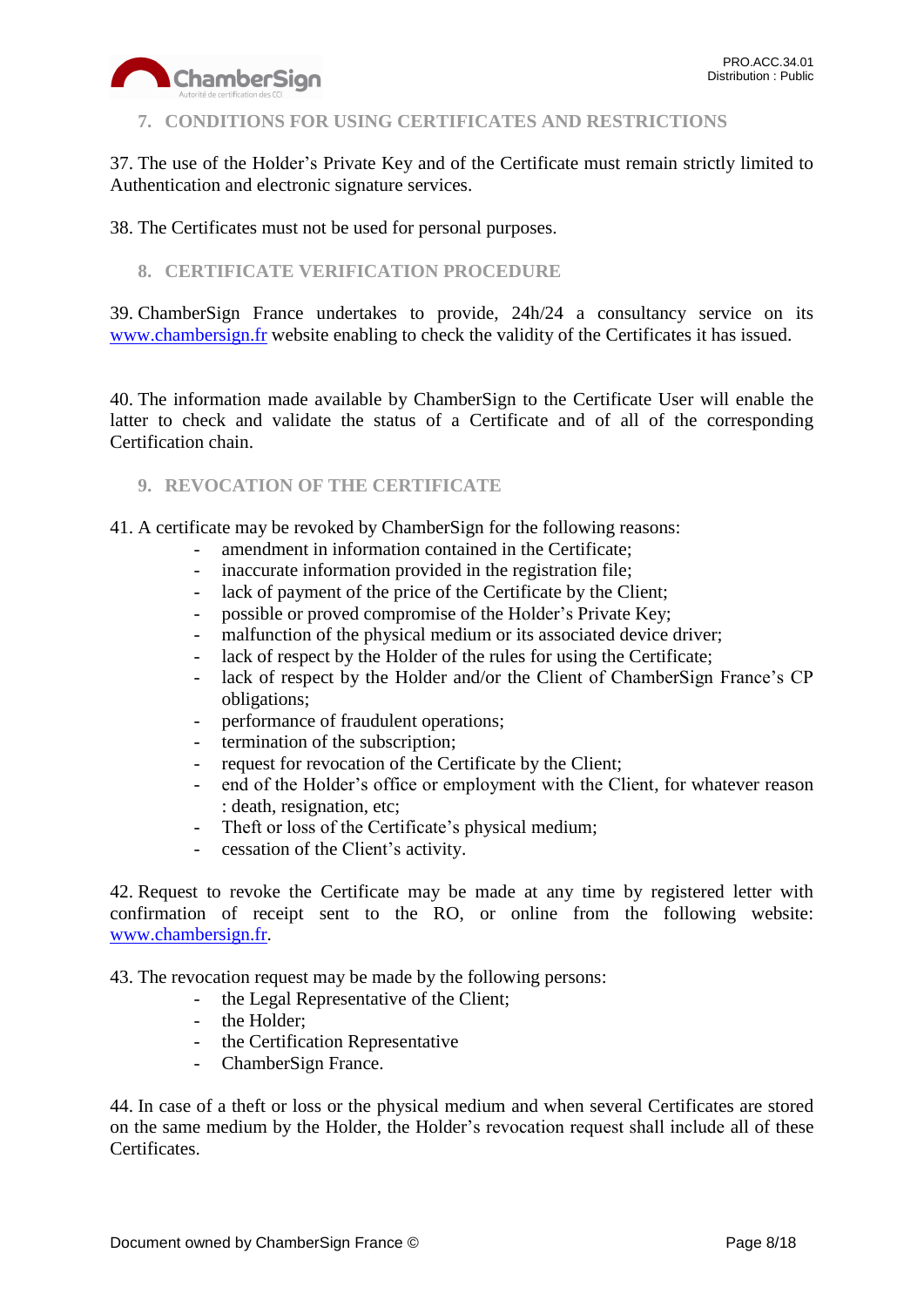

45. The revocation request shall undergo a verification procedure regarding the person making the request and their authority in relation to the Certificate.

46. The Holder receives confirmation of this revocation, by email.

47. The Holder acknowledges and accepts that he will bear all responsibility for any use of the Certificate after having become aware of the occurrence of any of the above-mentioned events, without prejudice to any legal action for liability that ChamberSign France reserves the right to instigate against the Holder.

<span id="page-8-0"></span>**10. CHAMBERSIGN'S OBLIGATIONS**

48. ChamberSign France allocates an OID to its CP which is included in the corresponding Certificates that it undertakes to have evolved in the case of evolution in its CP.

49. It undertakes to ensure the control by the RO of the identification of the Holder, the Legal Representative and, if applicable, the Certification Representative wishing to obtain a signature Certificate.

50. ChamberSign France undertakes to perform the certification services in accordance with the terms and conditions and subject to the restrictions of these GTU.

51. ChamberSign France undertakes to show the Users of its Certificates, upon request, that it has issued a Certificate for a given Holder and that this Holder has accepted the Certificate.

52. It undertakes to endeavour to create and issue Certificates that contain information deemed as accurate.

53. For this, ChamberSign France undertakes to ensure that the Certificate application file is complete, and that the documents provided apparently comply.

54. It undertakes to ensure that the Certificate is delivered to the Holder within a period of 48 hours as from receipt of a full file by the RO.

55. It undertakes to establish, by issuing a Certificate, a link between the identity of a person and the information contained in the said Certificate.

56. Should the Client's Legal Representative use the services of an assignee, the RO undertakes to inspect the assignee's identity and to check the existence of an authorisation signed between the Client's Legal Representative and the assignee.

57. The assignee shall be responsible for the validity of the mandate granted by the Client or its Legal Representative and undertakes to give the RO a declaration to that effect.

58. ChamberSign France takes all reasonable steps to ensure that the Holders are aware of their rights and obligations regarding the use and management of the keys, the Certificates and the equipment and software used for the purpose of the KMI.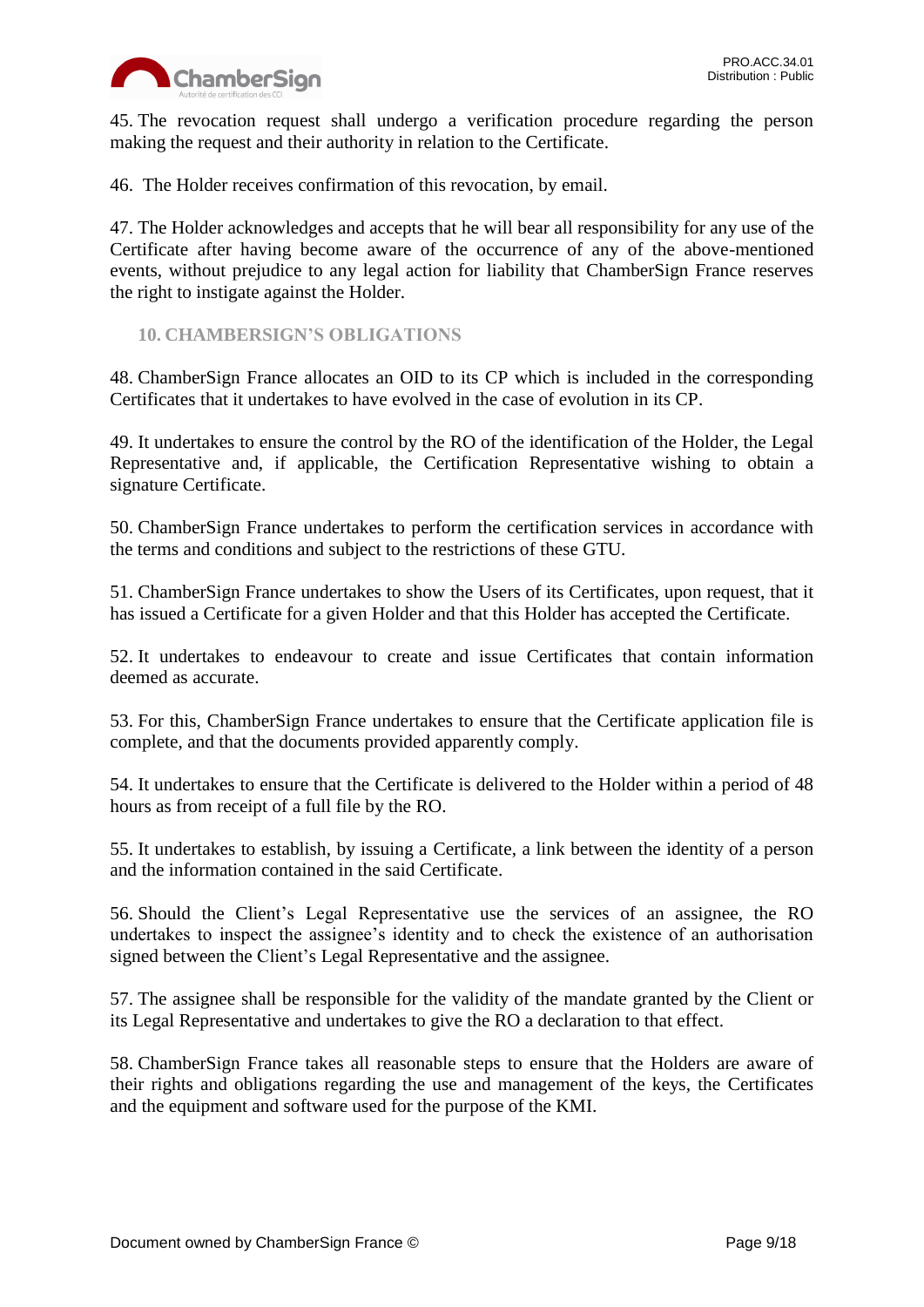

59. ChamberSign France takes all necessary measures in order to cover its liability related to its operations and/or activities and possesses the financial stability and resources required for working in compliance with the CP.

60. ChamberSign France has a general obligation of surveillance as regards the security and integrity of the Certificates issued by it or one of its components.

61. ChamberSign France undertakes to ensure the proper functioning of the Certificates that it issues.

# <span id="page-9-0"></span>**11. CLIENT'S OBLIGATIONS**

62. The Client and its Legal Representative undertake to respect the provisions of the GTU.

63. The Client and its Legal Representative are liable for managing the Certificates issued to their employees, assignees or agents in the scope of the subscription contract, and vouches that every Certificate Holder shall comply with the provisions of the GTU and that no fraud or failure will be committed. In this respect, the Client and its Legal Representative notably ensure that the Holder shall:

- Not make any personal use of the Certificates;
- Not communicate information relative to the creation or modification of the Certificate during the lifetime of the Certificate;
- Respect the revocation procedure as set forth in article 8;
- Keep secret and in a secure manner the confidential data and the Certificate physical medium.

64. The Client and its Legal Representative undertake to provide all useful, accurate and updated information for creating and managing the certificates.

65. The Client and its Legal Representative undertake to inform the related RO with any amendments regarding the information contained in the Certificate, by letter with the supporting documents required, within 30 days from their occurrence. Otherwise, ChamberSign France reserves the right, once the period has passed, to revoke the Certificate (or rescind the subscription).

66. The Client and its Legal Representative vouch for the accuracy of the information provided and the comprehensiveness of the supporting documents required for the registration of the Certificate.

67. The Client and its Legal Representative acknowledge and accept that the information provided in this respect is kept and used by ChamberSign France in order to manage the Certificates in accordance with the conditions stipulated by law and in particular those regarding the protection of personal data.

68. The Client and its Legal Representative acknowledge being informed of the installation condition of the ChamberSign France Certificates. In particular, the Certificate is the subject of a tutorial available on the ChamberSign France website.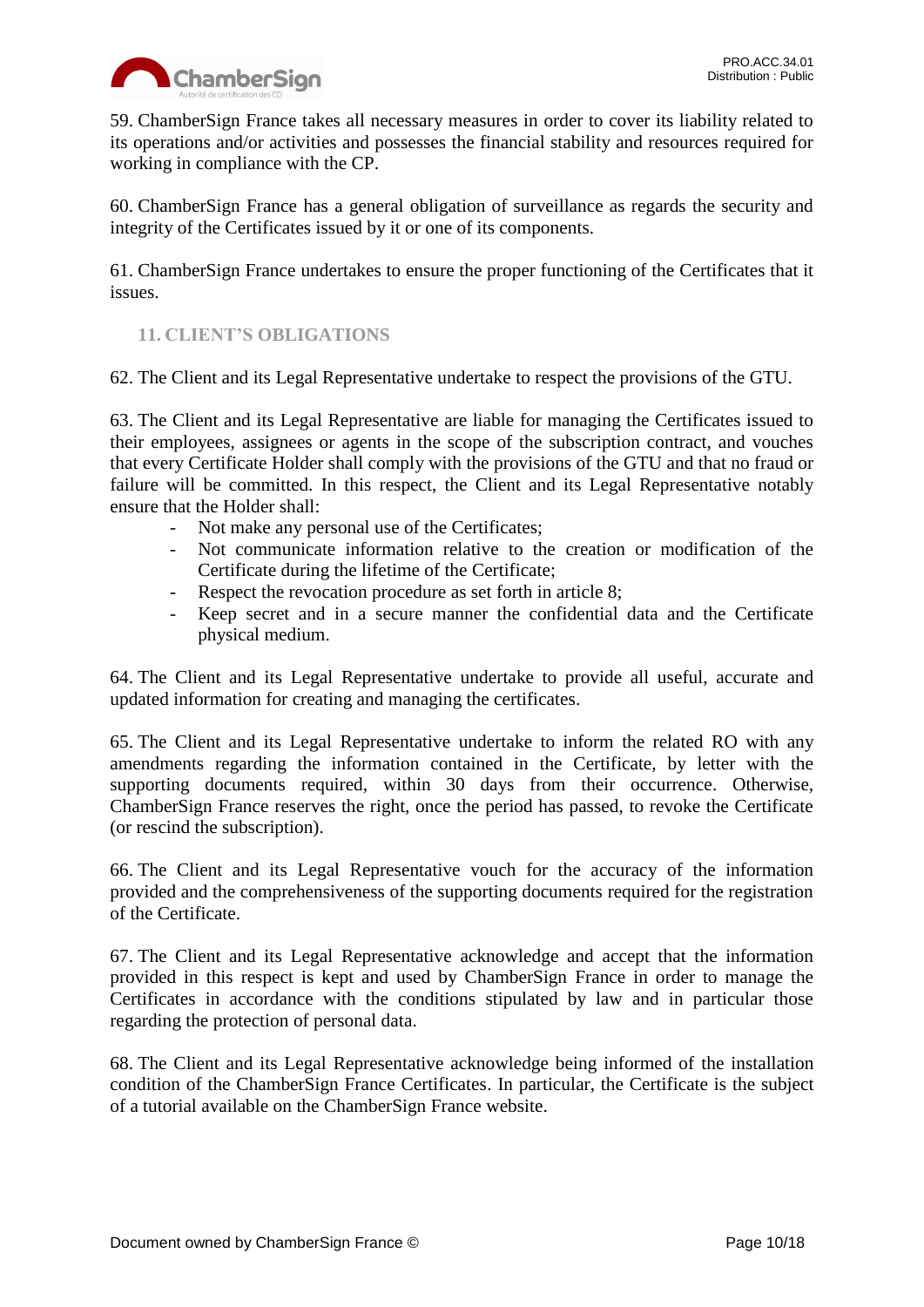

69. The Client and its Legal Representative shall choose equipment and software providing the necessary security for the installation and protection of the Certificates and material support.

<span id="page-10-0"></span>**12. HOLDER'S OBLIGATIONS**

70. The Holder commits to give any necessary, accurate and updated information for the creation and managing of Certificates for their duration.

71. The Holder vouches the accuracy of the given information and of the comprehensiveness of the supporting documents required for the registration of the Certificate.

72. He acknowledges and accepts that the information provided in this respect is kept and used by ChamberSign France in order to manage the Certificates in accordance with the conditions stipulated by law and in particular those regarding the protection of personal data.

73. The Holder informs ChamberSign France of any amendment regarding the information contained in his/her Certificate. In the case of a lack of prior information from the Holder to ChamberSign France, ChamberSign France's liability may not be engaged in case of discrepancies between the information and reality.

74. ChamberSign France reserves the possibility to perform random checks regarding the accuracy of the information contained in the Certificate.

75. The Holder commits to inform the related RO with any amendments regarding the information contained in the Certificate, by letter with the supporting documents required, within a period of 30 days as from their occurrence. Otherwise, ChamberSign France reserves the right, once the period has passed, to revoke the Certificate.

76. The Holder acknowledges that he/she has been informed of the conditions of installing the Certificates and of the tutorial available on the ChamberSign France website.

77. The Holder chooses equipment and software providing security in keeping with his/her needs for the installation and protection of the Certificates and physical media.

78. The Holder undertakes to respect the authorised uses of the Key Pairs and Certificates.

79. The Holder protects his/her Private Key by means that are adapted to his/her surroundings. He notably commits to not communicate his PIN code or his security questions' answers to a third party.

80. The Holder protects his/her activation data and, where appropriate, implements it.

81. The Holder protects the access to his/her Certificates base.

82. The Holder respects the conditions of using his/her Private Key and the corresponding Certificate.

83. The Holder must make, immediately, a revocation request of his/her Certificate in the case of compromise or suspected compromise of his/her private key (or the activation data).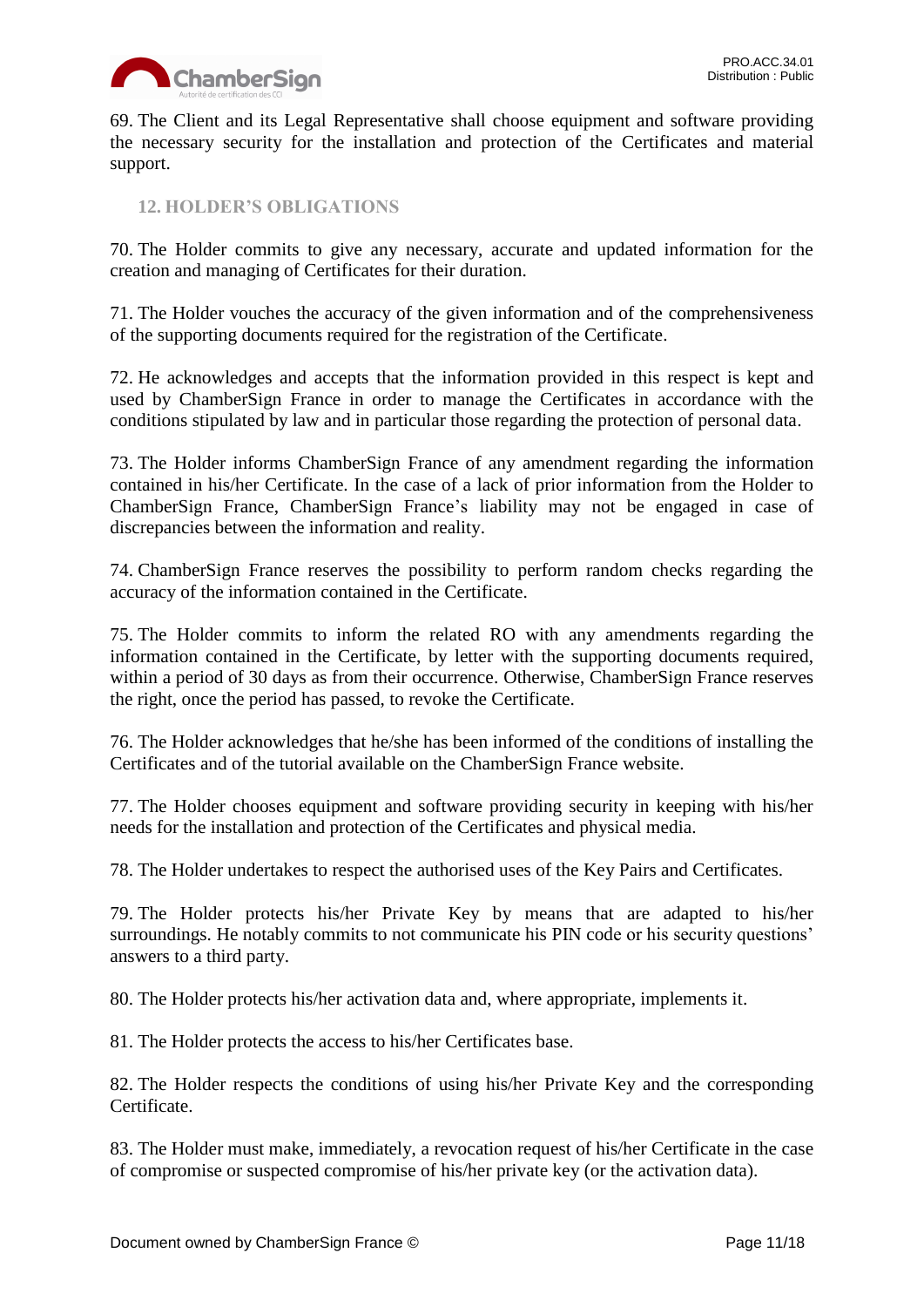

84. The Holder undertakes not to deliver the Certificate attributed to him/her or the protection codes of this Certificate.

85. The Holder is informed that the personal identity information may be used as elements of authentication during the revocation request.

<span id="page-11-0"></span>**13. OBLIGATIONS OF CERTIFICATE USERS**

86. The Certificate Users undertake to respect these GTU.

87. The Certificate Users check and respect the purpose for which a certificate has been issued.

88. The Certificate Users check that the Certificate issued by ChamberSign France is referenced at the security level and for the level of trust required by the application.

89. When the Holder is not the Legal Representative of the Entity, the Certificate User must verify that the Holder has, at the date of the signing, the necessary powers to bind the Entity for the act in question.

90. For each of the Certificates of the certification chain, from the Holder's Certificate to the root certification authority, the Certificate Users check the status of the Certificate and in particular the digital signature of ChamberSign France, issuer of the Certificate in question, and inspect the validity of this Certificate.

91. The Certificate Users check and respect the obligations of the Certificate Users set forth in the applicable CP.

#### <span id="page-11-1"></span>**14. PRICE AND PAYMENT**

<span id="page-11-2"></span>**14.1. PRICE**

92. The price of the Certificates is assessed in accordance with the pricing conditions issued by ChamberSign France.

93. The following settlement means are accepted:

- Cash card;
- Bank transfer;
- Order for payment;
- Cheque.

94. No discount is granted in the case of early settlement.

95. ChamberSign France reserves will invoice bank fees to the Holder should the latter issue a bad cheque, along with any costs incurred due to a payment error by the Holder, or in case of a double payment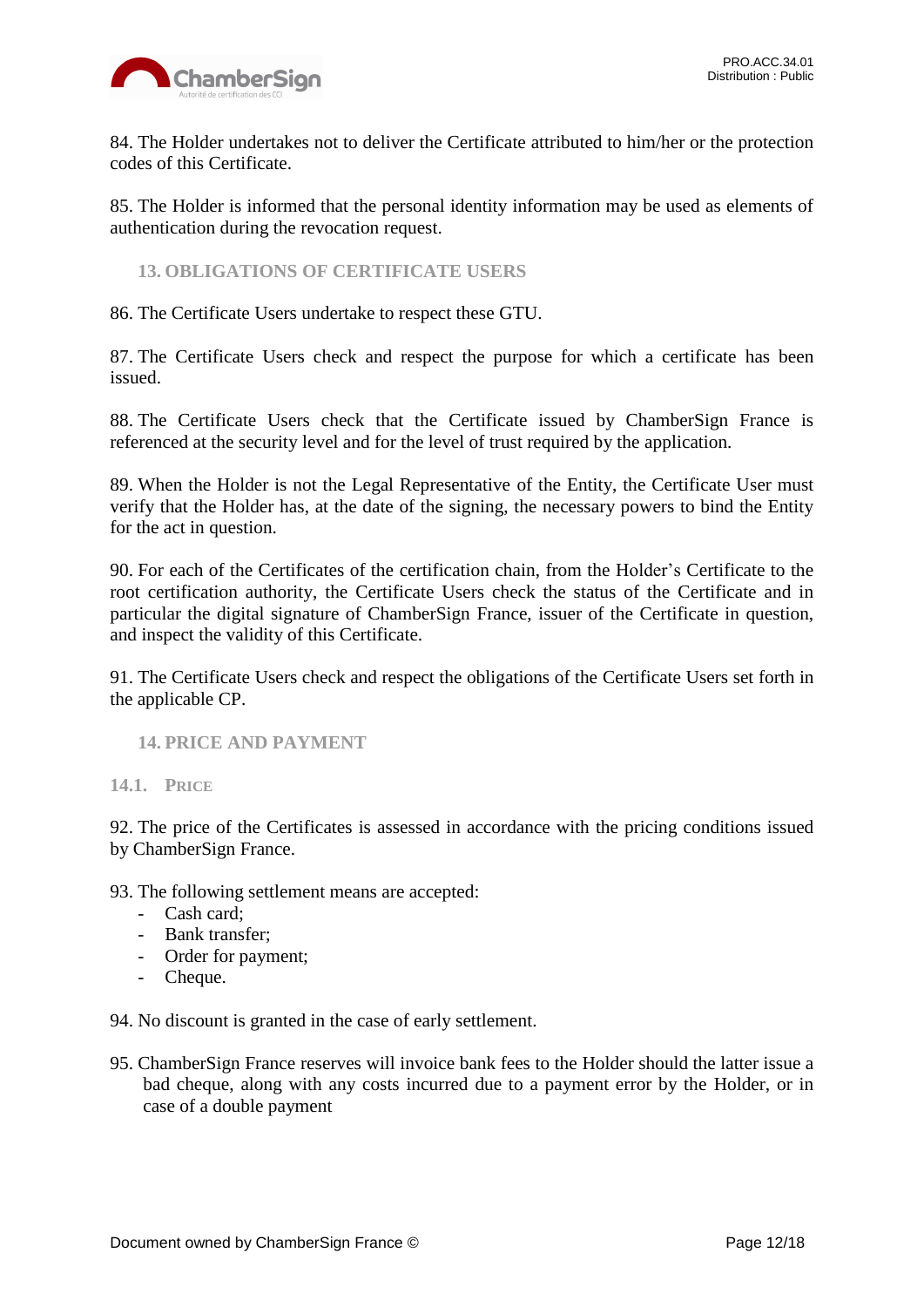

- 96. The price of the Certificate is settled upon receipt of the invoice which corresponds to the downloading of the certification or to the anniversary date, if the payment is made in instalments.
- 97. As an exception to the above, the Client may request, on its Certificate request, to benefit from a payment by yearly instalment. In this case, the annual subscription fee is due at the Certificate anniversary date, as set forth in the subscription invoices, unless the Certificate has been revoked by the Client or the Holder before this date.
- 98. Payments are due on their due date even if the invoices issued by ChamberSign France do not mention a purchase order number or any other specific mention requested by the Client.
- 99. The Client acknowledges that the price of the Certificate is fully owed notwithstanding the Certificate early revocation, for whatever cause and even when the payment is made in instalments. The Client may consequently be obligated by way of court proceedings or by a judicial officer (bailiff) to pay any remaining amount.
- 100.In the case of lack of settlement within the required period, an indemnity shall be owed, in accordance with article L 441-6 of the Code de Commerce, calculated on the basis of the interest rate applied by the European Central Bank to its most recent refinancing operation, increased by 10 percentage points, as well as a fixed indemnity for recovery costs of 40  $\epsilon$ .
- 101.These penalties will be applicable as from the day following the date stipulated for the settlement of the invoice and shall be payable without any reminder being required.
- 102.In the case of lack of settlement, the Certificate will be rightfully revoked without entitling any party to compensation or replacements.

# <span id="page-12-0"></span>**14.2. INVOICING**

- 103.Original invoices are issued by ChamberSign France under electronic form and sent by email to the Holder or to any email address indicated to this purpose by the Holder during the Certificate request. The Holder and the Client commits to inform ChamberSign France of any email address modification.
- 104.No request to obtain a "paper" invoice will be honoured.
- 105.An invoice is issued for each individual Certificate, even when the Client has several Certificates. The issuance of a global invoice on the Client request will generate an extra cost of 40  $\epsilon$  exclusive of taxes plus 5  $\epsilon$  exclusive of taxes per Certificate (cancellation cost per each invoice).
- 106.The Client's registered name and address indicated on the Certificate request will be used to issue invoices. No changes to this information may be made on the invoices or on the Certicate. In the case of a change of the information in the Certificate, the Certificate will have to be revoked and a new Certificate request done, under the GTU conditions.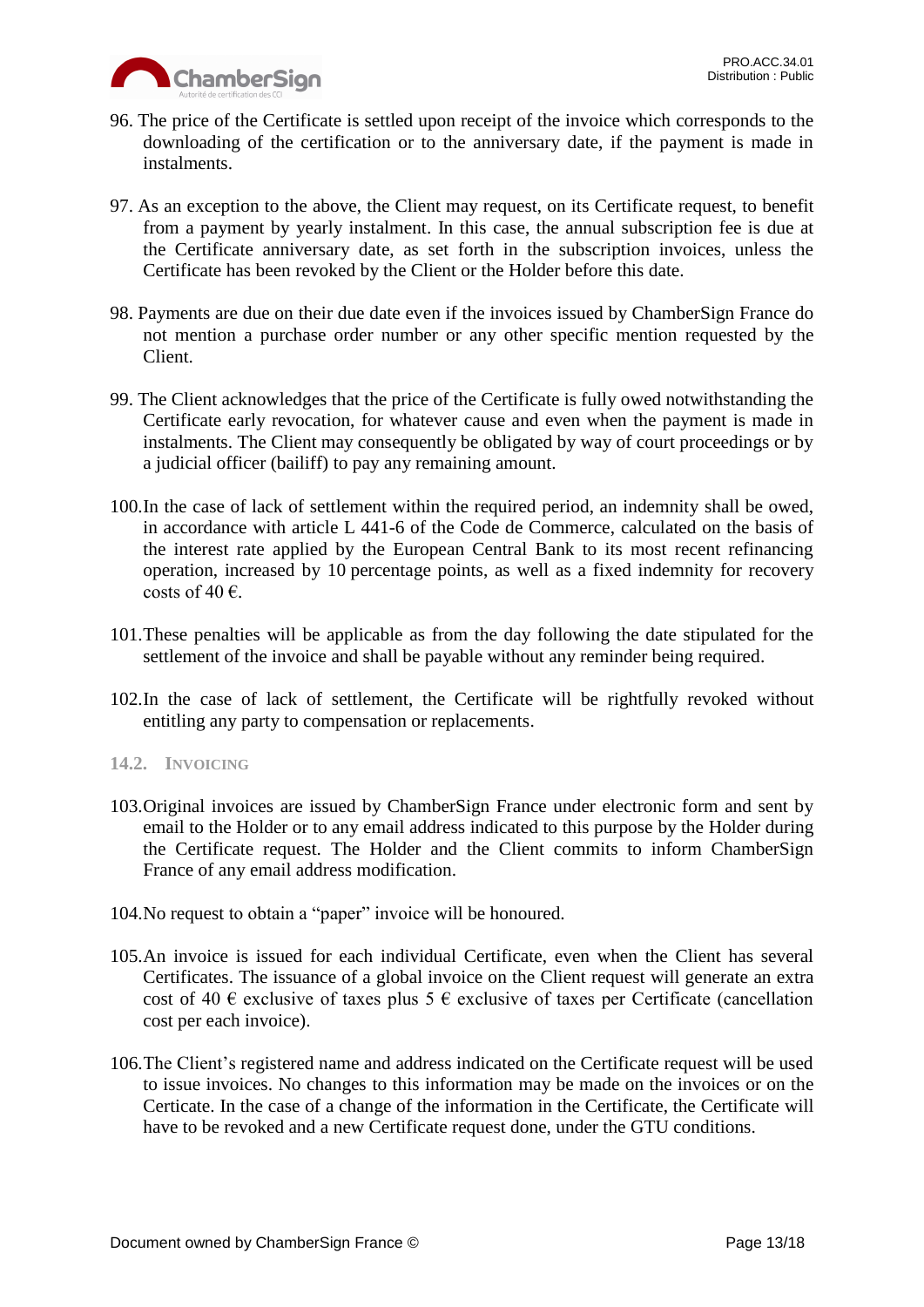

- <span id="page-13-0"></span>107.ChamberSign France is liable for the compliance of its Certification Policy with the requirements issued by the Standard-CP.
- 108.ChamberSign France bears the cost of any damaging consequences as a result of failure by it or one of its components to respect its Certification Policy.
- 109.ChamberSign France acknowledges that its liability is incurred in the case of fault or negligence, by itself or one of its components, of any kind and seriousness whatsoever, which may lead to Holders' personal data being read, altered or misused for fraudulent purposes, whether this data is contained or in transit in the ChamberSign France Certificate management applications.
- 110.It is responsible for maintaining the level of security of the technical infrastructure that it uses for providing its services.
- 111.ChamberSign France may not be held liable for the prejudice caused by a use of the Certificate that exceeds the limits of the authorised use.
- 112.ChamberSign France's liability may not be incurred in the case of inaccurate information due to false declarations, false documents or the absence of information on amendments occurring in the situation of the Client, the Holder, or the Legal Representative or the Certification Representative upon creating the Certificate or during its validity period, whether such false declaration, false document or omission is intentional or not.
- 113.ChamberSign France does not make any commitment, or take on any liability as regards the consequences of delays in transmission, alteration, errors or losses of any electronic message, letter or document signed or authenticated.
- 114.ChamberSign France may not be held liable for any content of the messages signed or authenticated using its Certificates, the Client and the Holder being exclusively responsible to third party for the content of such messages.
- 115.Without prejudice to the section entitled "Insurance", ChamberSign France may not, under any circumstances, be held liable for any consequential damage such as, for example, any financial or commercial prejudice, or loss of profits or business, caused by or resulting from the subscription or related to the use of the Certificates issued by ChamberSign France.
- 116.It does not take on any commitment or liability regarding the use of a Certificate that does not comply with these GTU, in particular as regards the inspection procedures on the validity of the Certificate during a transaction.
- 117.Furthermore, ChamberSign France may not be held liable for phenomena related to the normal wear and tear of computing media, and in particular the deterioration of the information held on the said media due to the influence of magnetic fields.
- 118.ChamberSign France may not be held liable for damage related in particular to an interruption or fault in the services and applications of the Certificate User.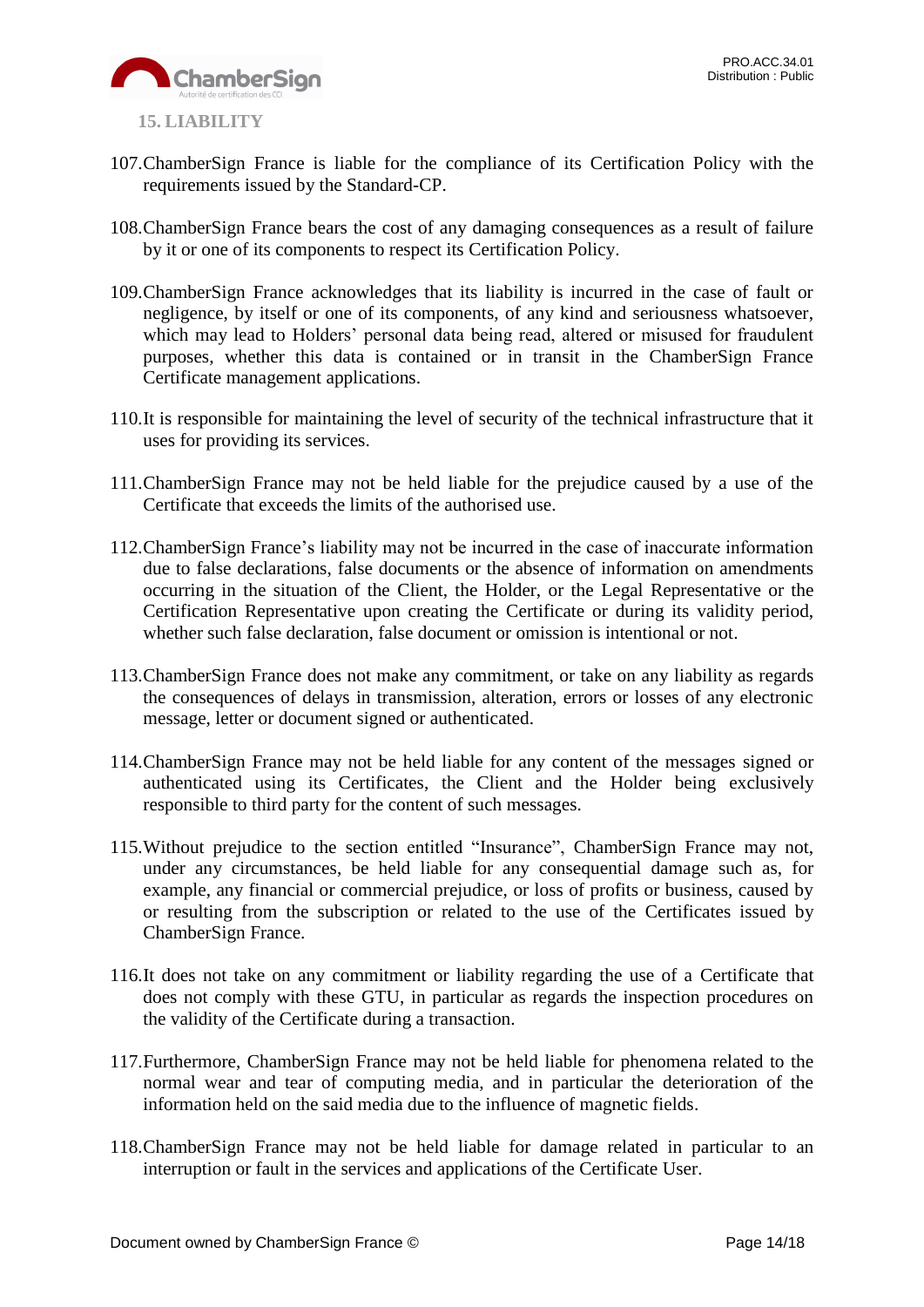

- 119.If the Legal Representative has acquired one or several physical media, ChamberSign France is only responsible for their physical issue.
- 120.As a result of the constant evolution of the technology and applicable framework security standards, in the case of a fault of the physical medium or its related device driver, the Client will have to make a revocation request.
- 121.ChamberSign France may not be held liable for the use of the Private Key of the Holder, who has personal liability for it. Any damage related to the Compromise of the Private Key is borne by the Legal Representative.
- 122.ChamberSign France may not be held liable for any illegal use of the Certificate when the Client, Legal Representative, Certification Representative or Holder have not made a revocation request in accordance with these GTU.

<span id="page-14-0"></span>**16. INSURANCE**

- 123.ChamberSign France has taken out an insurance policy through Gras Savoye, insurance broker, covering the consequences of its professional civil third-party liability, for all physical, material and consequential damage resulting from its activity.
- 124.According to the terms of the insurance policy taken out by ChamberSign France, and in the limits and conditions stipulated in this policy, the Holder may benefit from the replacement of a lost or stolen Certificate.

<span id="page-14-1"></span>**17. CONFIDENTIALITY**

125.All information and all data provided by the parties, in writing or verbally shall be considered as confidential.

126.The parties undertake to:

- treat the confidential information with the same level of protection as they apply to their own confidential information of the same importance;
- keep the information confidential and ensure that it is not revealed or likely to be revealed either directly or indirectly to any third party;
- avoid the confidential information being either copied, reproduced, duplicated, in part or in whole, when such copies, reproductions or duplications are not directly related to the performance of these general terms.

<span id="page-14-2"></span>**18. INTELLECTUAL PROPERTY**

- 127.The parties declare and guarantee that they have free disposal of the trademarks, names, corporate names and other distinctive signs to be used in relation to these general terms.
- 128.With the exception of the use of the Certificates as stated in the GTU, the Client and the Holder shall not present or use trademarks, logos, files or any other intellectual property rights belonging to ChamberSign France without its prior, explicit and written authorization.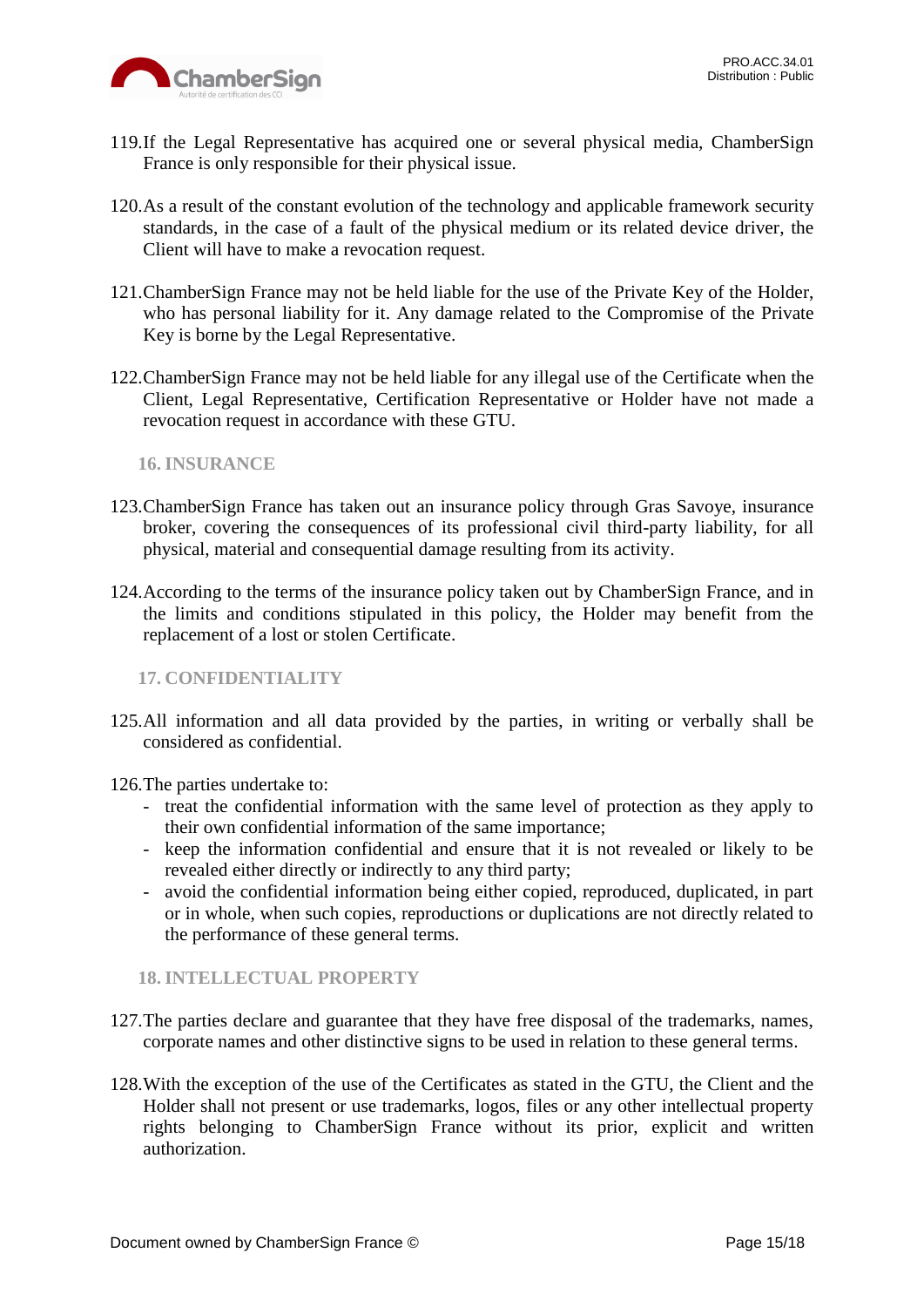

- <span id="page-15-0"></span>**19. PERSONAL DATA**
- 129.The personal data collated by ChamberSign France for the purpose of issuing and keeping the Certificates will only be processed for the purpose for which they have been collated.
- 130.ChamberSign France represents and warrants that the collection of personal data in relation to these general terms and the processing for which it is responsible is performed in accordance with the terms of law no. 78-17 of  $6<sup>th</sup>$  January 1978 regarding IT, files and freedom.
- 131.In particular, ChamberSign France deals personally with the observation in relation to the persons involved in the collation and processing of personal data of the information specified in article 32 of the law of  $6<sup>th</sup>$  January 1978.
- 132.ChamberSign France ensures the confidentiality and security of the data collated in relation to these general terms.
- 133.However, this data may be provided to the technical operator of ChamberSign France, which respects the same confidentiality policy as ChamberSign France.
- 134.The Legal Representative, the Certification Representative and the Holder may write to ChamberSign France, at the following address: ChamberSign France - 46 avenue de la Grande Armée - 75858 PARIS Cedex 17, in order to use their rights to access, question, oppose for legitimate grounds, and rectify the information about them and being processed by ChamberSign France, in accordance with the conditions set out by the law of 6<sup>th</sup> January 1978.

<span id="page-15-1"></span>**20. TERMINATION OF THE SUBSCRIPTION**

- 135.The Client may terminate the subscription at any time, without reason.
- 136.In this case, the latter may not claim the reimbursement of the amounts already paid in relation to the subscription for ChamberSign France's Certification service.
- 137.ChamberSign France may terminate the subscription in advance if the Legal Representative or the Holder does not respect the contractual obligations incumbent upon them, after formal notice remaining unanswered after 30 days.
- 138.The subscription is terminated automatically:
	- in the case of expiry of all of the Certificates that have not been renewed;
	- in the case of revocation of the Certificates;
	- in the case of lack of payment of the price of the subscription.
- 139.If, after revocation, ChamberSign France receives a new certificate request from the same person, a new file shall be created and the GTU should be signed again.
- 140.In the case of termination occurring before the end of the validity period related to the Certificate, for reasons not attributable to ChamberSign France, the price paid by the Client shall remain acquired by ChamberSign France.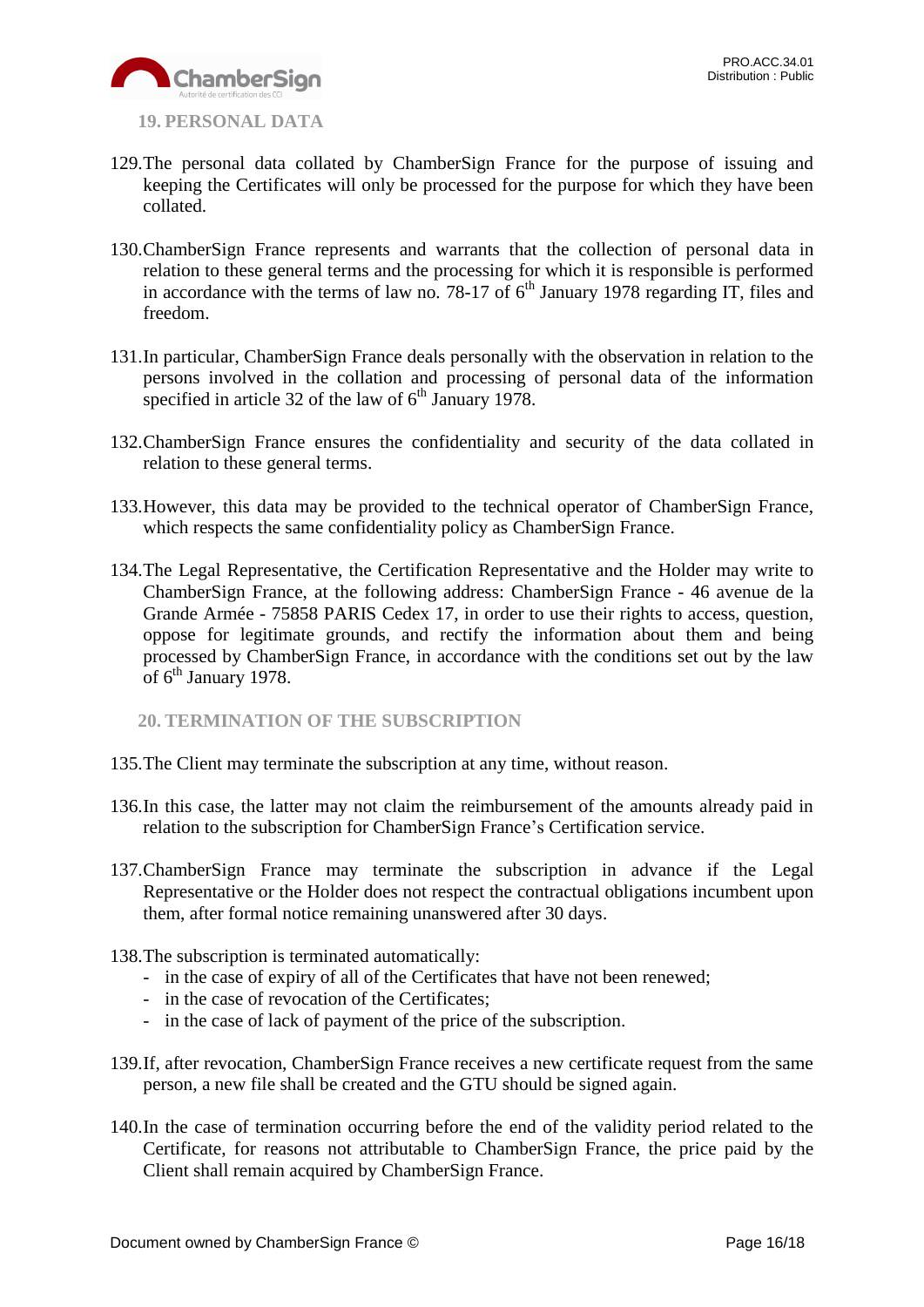

<span id="page-16-0"></span>**21. CONSERVATION**

- 141.ChamberSign France shall keep the documents regarding the proof of the Holders' identification inspection for the periods stipulated in the Certification Policy.
- 142.The logbooks shall be kept on site for a period of 30 days. After being generated, they shall be archived and kept for five years.
- 143.The registration files are archived for a period of 11 years from the Certification issuance. If the Client requests a copy of the registration file, the related cost shall be charged to the Client.
- 144.The Certificates and the CRLs are archived for a period of 5 years.
- 145.If the Client wishes the registration file, the Certificates or the CRLs to be archived for a longer period, he shall do it on its own and bear the relevant costs.

### <span id="page-16-1"></span>**22. NULLITY**

146.Should one or several clauses of these GTU be deemed as null and void or declared as such by a law, regulation or further to a final ruling from a jurisdiction, the other clauses shall maintain their full validity except in the case of characteristics that are inseparable from the disputed clause.

<span id="page-16-2"></span>**23. ENTIRE AGREEMENT**

- 147.The parties acknowledge that the GTU, subscription form, pricing list and Certification Policy of ChamberSign France and any contractual document regarding the issuance and management of the Certificates constitute the whole of the agreement.
- 148.In the case of contradiction, these terms shall prevail over any other of the parties' documents and notably the Client's general term of purchase.

<span id="page-16-3"></span>**24. DISPUTE SETTLEMENT – JURISDICTION – APPLICABLE LAW**

- 149.In the case of difficulty in interpreting and performing the terms of the contractual documents or of one of their riders, the parties decide to submit this difficulty to an outof-court procedure and/or if necessary, use the services of an appraiser.
- 150.Otherwise, cases will be referred exclusively to the judicial courts.
- 151.These GTU are governed by French law.
- 152.The same applies for the form and content rules, notwithstanding the places of performance of the substantial or ancillary obligations.
- 153.The French laws and standards applicable to electronic anthentication Certificates of dual use are in particular: